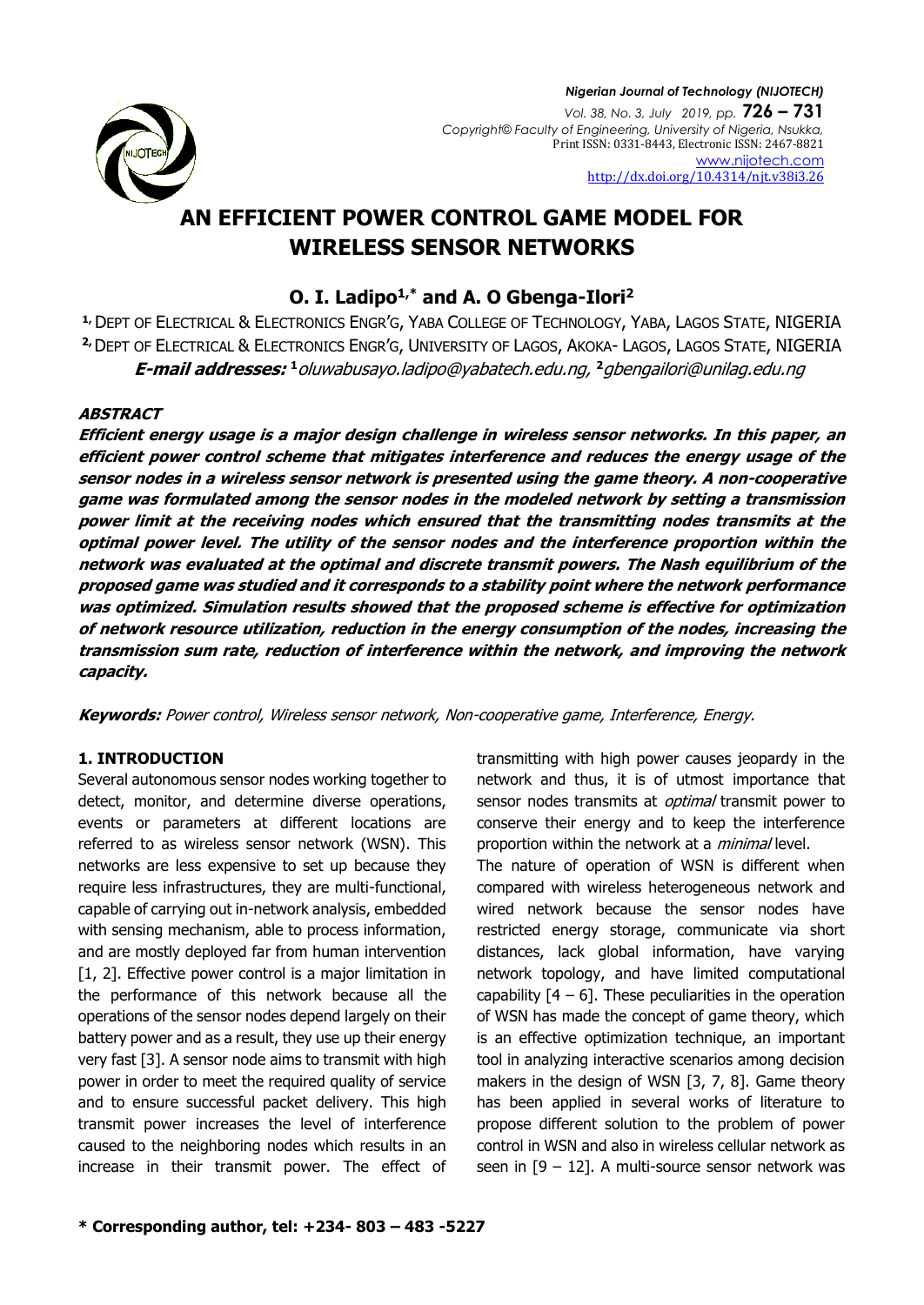#### AN EFFICIENT POWER CONTROL GAME MODEL FOR WIRELESS SENSOR NETWORKS, **COLL AND THE SENSON CONTROL CONTROL** GAME MOT

presented in [13] where the sensor node aims to transmit with an optimal power to achieve a target signal to interference plus noise ratio (SINR) at the master sensor. The work in [13] resulted in distancedependent attenuation with various path loss exponent but the interference from the master node was not considered which is in contrast to our formulated power control game where the optimal power of all the sensor nodes was determined by considering all the resulting interference from all transmitting nodes.

In the work of [14], a power control algorithm with incomplete information was proposed and a Bayesian Nash equilibrium was used to determine the stability point in the proposed method. A price based distributed power control scheme was proposed for WSN in [15] while [16] and [17] focused on a restrictive energy distributed self-adaptive algorithm. The authors in these works aimed at reducing the energy consumption of the sensor nodes but the interference among the nodes during transmission was not considered. Motivated by these limitations, in this paper, we develop an energy-efficient power control scheme that mitigate interference between the sensor nodes, increases transmission sum rate, and improves the overall network capacity. The sensor nodes within the modeled network act as the players, their choice of transmitter power is their respective strategy and the utility of the nodes are measured in terms of transmission sum rate, reduced interference, and increased lifespan of the sensor nodes. A dynamic power threshold was set at each sensor nodes which ensures that all the transmitting nodes transmit at

their optimal power and determined a utility function that incorporates both the transmission gain and the cost function which serves as a penalty for the nodes that transmit above the optimal power threshold. The sensor nodes update their power strategy as a result of this utility function and they aim to transmit at the optimal transmit power that maximizes their respective utility.

The major contributions of this work includes:

- Formulation of a non-cooperative power control game that reduces interference and energy consumption in a wireless sensor network by setting a power threshold at each sensor node.
- Proposal of an appropriate utility function that maximizes the degree of satisfaction of the sensor nodes which was defined in terms of increased capacity and transmission sum rate. A cost function which is a measure of the amount of interference the sensor nodes cause during their active transmission was incorporated into the utility function and it serves as a penalty for the nodes transmitting higher than the set threshold.
- Determination of the equilibrium point in the proposed scheme which is the stability point where the system performance is optimized.

The remainder of this paper are as follows: Section 2 presents the system model and assumptions of the power control game. Section 3 provides the illustrations of the proposed scheme and the proof of the existence of the Nash equilibrium. In section 4, the simulation results and technical discussions are presented while the conclusions of this paper are given in section 5.



Figure 1: A system model of a wireless sensor network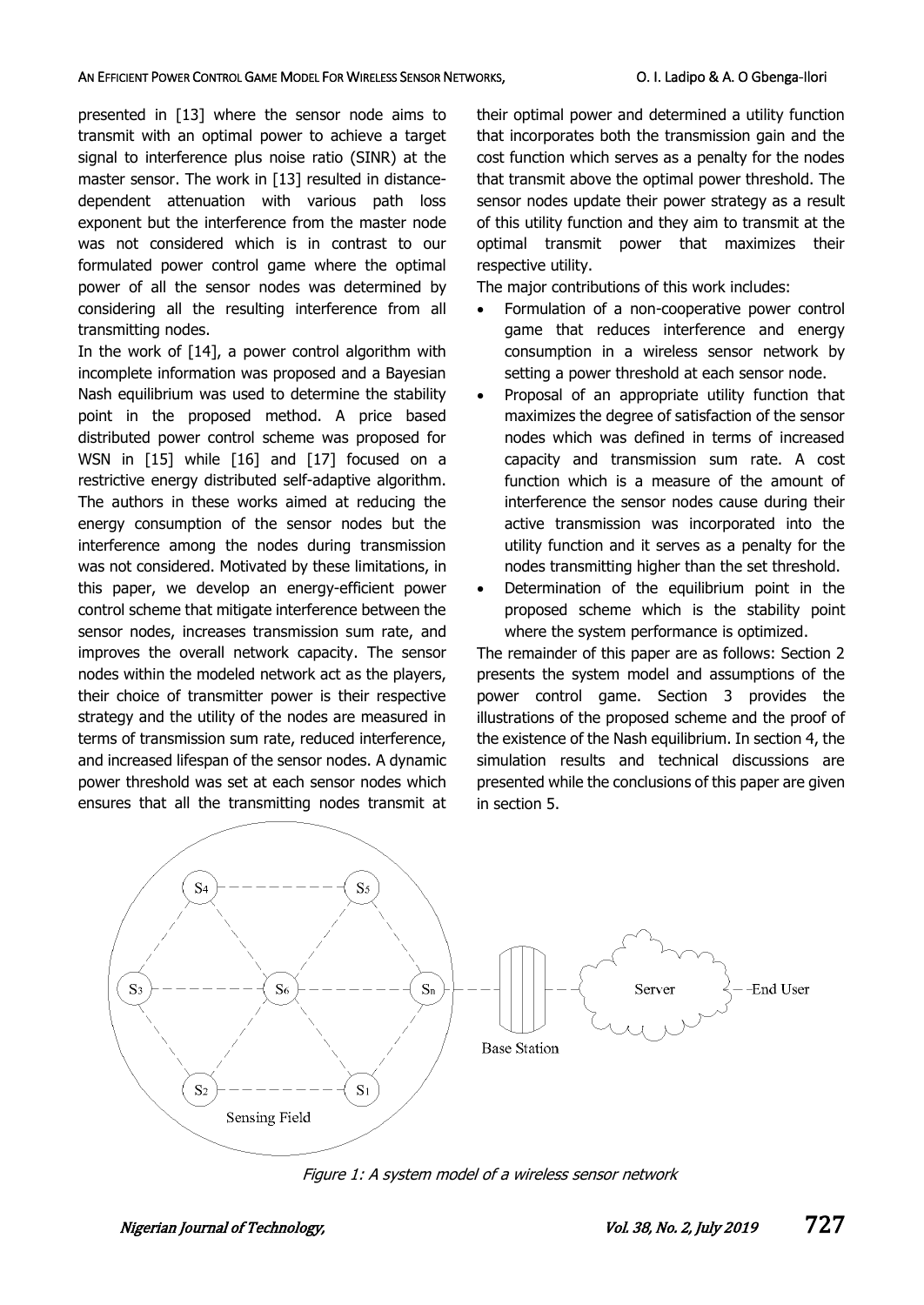#### **2. SYSTEM MODEL**

A wireless sensor network that comprises of  $S$  sensor nodes, a base station, and a server shown in *Figure 1* is modeled in this paper. All the sensor nodes in the network act as the players, their transmission power is their set of strategy, and their utility is a measure of increased transmission sum rate, reduced interference, and efficient energy consumption. The sensor nodes are distributed in an arbitrary manner within the network and are represented by set  $S =$  $\{S_1, S_2, S_3, \ldots, S_n\}$ . The transmission power levels of the sensor nodes form their set of individual strategy and it is denoted by  $P = \{P_0, P_1, P_2, P_3, ..., P_{max}\}\$  where  $P_0$ denotes the inactive state of the nodes,  $P_{max}$  is the maximum transmit power and  $P_1, P_2, P_3$  are any power level between  $P_0$  and  $P_{max}$ . The set of fixed strategy profile of all the sensor nodes is denoted by  $P_s$ where  $P_S = \{P_{S_1}, P_{S_2}, P_{S_3}, \dots, P_{S_n}\}$  for sensor nodes  $S_1, S_2, S_3$  up to $S_n$ . All the sensor nodes in the network have their unique power strategy profile, therefore,  $P_0, P_1, P_2, P_3, \ldots, P_{max} \in P, P_{S_1}, P_{S_2}, P_{S_3}, \ldots, P_{S_n} \in P_S \subseteq P.$ The sensor nodes within the network are interconnected in a mesh topology and are able to send and receive information from the nodes in their neighborhood. A sensor node requires a minimum SINR to transmit its packet successfully to the receiving node. The SINR for sensor node  $S_1$ transmitting with  $P_1$ where  $P_1 \in P_{S_1}$ is expressed as:

$$
SINR_{S_1} = \frac{P_1 G_1}{\sum_{S_2}^{S_n} P_{S \setminus S_1} G_1 + \sigma_n'},
$$
 (1)

where  $P_1$  is the transmission power strategy of sensor node $S_1, G_1$  denotes the channel gain,  $P_{S \setminus S_1}$ represents the power of all other transmitting sensor nodes except sensor nodes<sub>1</sub>, and  $\sigma_n$  is the background noise. The work assume that the nodes have omnidirectional antenna thus they can function as a transmitter and receiver, they are able to determine their transmission power, have a unique sensing coverage area, are aware of their channel condition, and the expected SINR of the receiving node which is obtained through periodic acknowledgement.

#### **3. GAME FORMULATION**

The problem formulated in this paper represents a typical non-cooperative game defined as  $G =$  $[S, {P<sub>S</sub>}, {U<sub>S<sub>1</sub> \in S</sub>}]$ , where S is the set of the players,  $P<sub>S</sub>$  is the set of their strategy profile, and  $U_{S_1 \in S}$ is the set of their utilities.

**Definition 1:** Let P<sub>1</sub>be the least transmit power necessary to achieve the SINR required for a successful packet delivery as defined in (1).  $P_1$  results in the maximum allowed interference at the neighboring nodes within the cluster. The maximum allowed interference proportion  $I$  that the node can tolerate is set to be  $\alpha$  and is given for a transmitting sensor node  $S_1$  as [3]:

$$
\sum_{S_2}^{S_n} I_{S \setminus S_1} \leq \alpha \tag{2}
$$

 $I_{S\setminus S_1}$  is the allowed interference proportion to all other sensor nodes apart from sensor node  $S_1$ . Any other choice of power strategy of sensor node  $S_1$ that results in  $I_{S \setminus S_1} > \alpha$  will cause  $S_1$  to transmit at a cost which is defined in terms of its transmission power.

**Definition 2:** The transmitting node transmits at a transmission cost per unit power  $C$  at any other power strategy that results in interference proportion  $I > \alpha$ . The nodes update their power profile continuously to get the optimal transmit power that results in little or no transmission cost, reduced interference and energy consumption. The sensor nodes aim to transmit at this optimal power strategy that maximizes their utility and ensured successful packet delivery.

The expression for the utility of the transmitting sensor node incorporates both the reward and penalty functions which is defined in terms of transmission rate and the cost per unit power incurred. The general utility function for any transmitting sensor node is given as:

 $U(S, P) = K \log_2(1 + SINR) - C(P),$  (3) where,  $K$  is the utility gain per unit transmission rate of the sensor nodes,  $C(P)$  is the transmission cost per unit power of the transmitting node. The cost function  $C(P)$  is given in equation (4) as:

$$
C(P) = IP,\t\t(4)
$$

where  $I$  is the interference level received by the neighboring nodes from the transmitting node.  *is* dependent on the transmit power and  $P$  is the transmit power of the transmitting node. This cost function is simple and it satisfies the operation characteristics of WSN. Equation (3) is defined for sensor node  $S_1$ transmitting to node  $S_2$  as:

$$
U_{S_1}(S_1, P_1) = K \log_2 \left( 1 + \frac{P_1 G_1}{\sum_{S_2}^{S_n} P_{S \setminus S_1} G_1 + \sigma_n} \right) - CP,
$$
  

$$
\forall_{P_1 \in P_{S_1}}.
$$
 (5)

The nodes are not aware of the power strategy of the other nodes, therefore, all the sensor nodes compete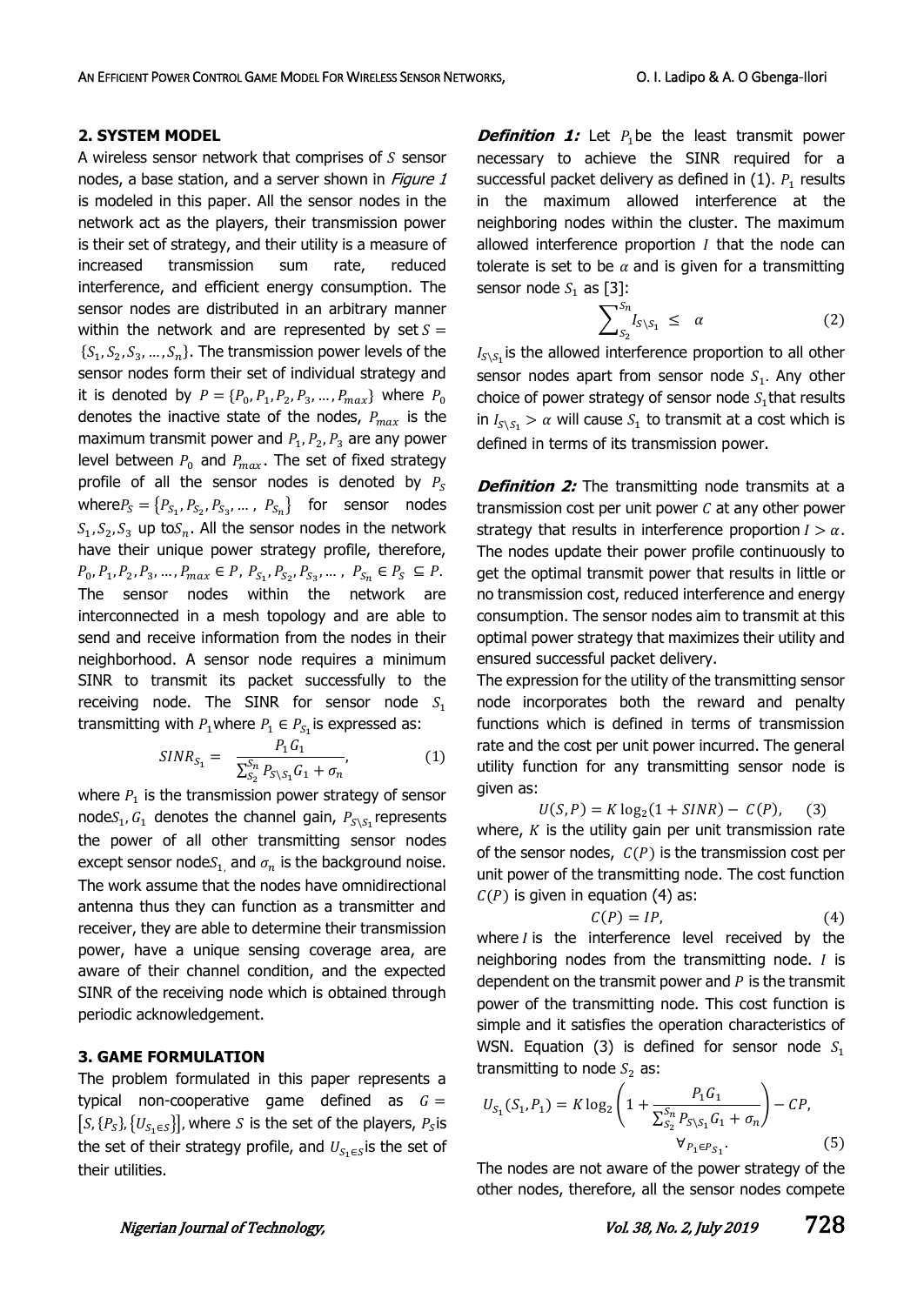repeatedly in a non-cooperative manner to maximize their utility by computing the optimization problem in (5):

$$
\max_{P_0 < P_1 < P_{\text{max}}} U_{S_1}(S_1, P_1), \quad \forall_{S_1 \in \{S\}},\tag{6}
$$

$$
s.t \sum_{S_2}^{S_n} I_{S \setminus S_1} \leq \alpha. \tag{7}
$$

#### **3.1 The Equilibrium Point**

**Definition 3:** Assume  $P_1^*, \forall_{P_1^* \in P_{S_1} \in P_S}$ is a solution to equation (6). A Nash equilibrium exists for the proposed game if  $P_1^*$  is non-empty, convex, and a compact subset of the Euclidean space. Also, if the utility  $U_{S_1}(S_1, P_1)$  is non-zero and continuous in  $P_{S_1}$  [3]  $[18]$ .

**Proof:** Let  $P_1^*$  be the optimal transmission power of sensor node  $S_1$ .

$$
U_{S_1}(S_1, P_1) = K \log_2 \left( 1 + \frac{P_1 G_1}{\sum_{S_2}^{S_n} P_{S \setminus S_1} G_1 + \sigma_n} \right)
$$

$$
- C P, \qquad \forall_{P_1 \in P_{S_1}},
$$

$$
P_1^* = \arg \max_{P_1} K \log_2 \left( 1 + \frac{P_1 G_1}{\sum_{S_2}^{S_n} P_{S \setminus S_1} G_1 + \sigma_n} \right)
$$

$$
- C P, \qquad \forall_{P_1^* \in P_{S_1} \in P_{S}}, \tag{8}
$$

 $P_1^*$  is the optimal transmission power of sensor node  $S_1$  and it is within the strategy space  $P_{S_1}$ , therefore,  $P_{S_1}$  is non-empty, convex and a compact subset of Euclidean space.

 $P_0 < P_1^* < P_{max}$  for  $[P_0, P_1^*, P_{max} \in P \subseteq P_{S_1}]$ ], (9) The players maximize their given utility for a continuous function seen in (9). Hence from (8),

$$
\frac{\partial U_{S_1}(S_1, P_1)}{\partial P_1} = \frac{KG_1}{\ln 2 \left( \left( \sum_{S_2}^{S_n} P_{S \setminus S_1} G_1 + \sigma_n \right) + KG_1 P_1 \right)} - CP
$$
\n(10)

$$
\frac{\partial^2 U_{S_1}(S_1, P_1)}{\partial P_1^2} = -\frac{KG_1^2}{\ln\left(\left(\sum_{S_2}^{S_n} P_{S\setminus S_1} G_1 + \sigma_n\right) + KG_1\right)^2} - CP\tag{11}
$$

$$
\frac{\partial^2 U_{S_1}(S_1, P_1)}{\partial P_1^2} < 0. \tag{12}
$$

It is seen in (11) and (12) that  $U_{S_1}(S_1, P_1)$  is concave over  $P_{S_1}$ and thus Nash equilibrium exists in the proposed non-cooperative power control game for WSN where the optimum solution of the game is arg  $\max_{P_1} U_{S_1}(S_1, P_1)$  for sensor node  $S_1$ .

#### **4. SIMULATION RESULTS AND DISCUSSION**

The performance of the proposed scheme was evaluated by computing the interference proportion, utility, transmission rate, transmission cost, and SINR

∴

of the sensor nodes. The simulation set up consist 10 evenly distributed sensor nodes per cluster and each node can either act as a receiver or as a transmitter. For ease of computation, the nodes were modeled in an area of  $150 \times 150 m^2$  and at the coordinate of 50,50 to the sink node.

| Table 1: Simulation Parameters, [3, 19]. |                                  |
|------------------------------------------|----------------------------------|
| Parameters                               | Values                           |
| <b>Bandwidth</b>                         | 1 MHZ                            |
| Noise Power                              | $5 \times 10^{-15} W$            |
| Channel Gain                             | $7.75 \times 10^{-13}/d_i^{3.6}$ |
| Maximum Power                            | 100W                             |
| Minimum Power                            | 0W                               |

The nodes transmit within their coverage area, their power level is  $0W$  during inactive state while the maximum allowable transmit power is  $100W$ . The simulation parameter is shown in table 1. The interference level at the receiving nodes and the resulting incurred transmission cost of the transmitting nodes were investigated at different transmit power for  $P = \{P_0, P_1, P_2, P_3, ..., P_{max}\} \subseteq P_S$ . The effect of the proposed scheme on the transmission cost and SINR versus the transmission power was shown in Figure 2 and Figure 3 respectively. It was observed in Figure 2, that the transmission cost increases with increase in transmit power. Though the increase in power level ensured successful packet delivery, it does not result in efficient network resource utilization because the sensor nodes used up their energy very fast. Under the proposed scheme, the interference proportion was seen to be almost negligible before it increased exponentially. This exponential increase results in very low payoff values as seen in Figure 4.



Figure 2: Relationship between Transmission Cost and Transmission Power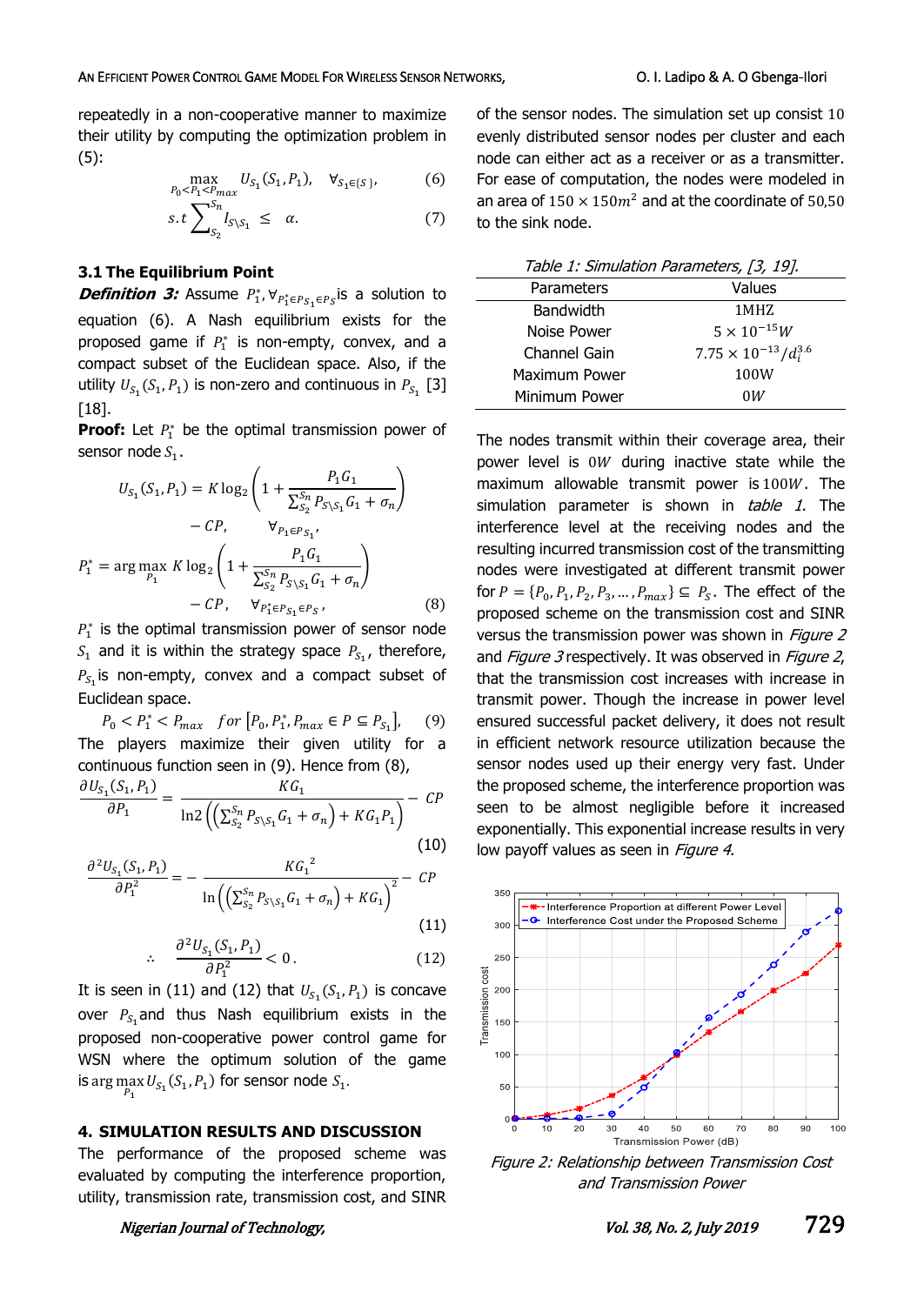#### AN EFFICIENT POWER CONTROL GAME MODEL FOR WIRELESS SENSOR NETWORKS, **COLL AND THE SENSON CONTROL CONTROL** GAME MOT

The sensor nodes achieved an SINR value required to deliver their packet to the receiving nodes at the optimal transmit power as seen in Figure 3. The interference proportion is measured in terms of the interference level received by the other nodes and it is dependent on transmit power. This discussion is in accordance with section 3 and it showed that, though the nodes achieved a higher SINR, but the SINR values did not result in a good utility value. The sensor nodes aim to transmit at the optimal power level that maximizes their utility and result in good transmission sum rate. The utility of the sensor nodes was investigated at different transmit power in Figure 4 by computing the transmission rate of the sensor nodes at optimal power and the transmission cost defined in terms of the interference proportion during transmission. The utility value increased gradually until it reaches the optimal point at  $P_1^*$  after it began to reduce exponentially. This shows that at  $P_1 > 0 \le$  $P_1^*$ , the transmission of the nodes results in a tolerable interference proportion and they incurred an almost negligible cost. At  $P_1 > P_1^*$ , the sensor nodes have low utility value and this further justifies the defined transmission cost which enforces a degree of cooperation between the sensor nodes.

The transmission sum rate of the sensor nodes was evaluated under the interference power threshold and under different power level without the constraint as shown in Figure 5. It was observed that all the nodes have a higher transmission sum rate when they transmit at the optimal power level except for node six which was located at the farthest distance to the sink node. This is contrary to what was seen when the transmission cost was not imposed. The sum rates of the nodes that transmitted higher were greatly reduced because they incurred increase interference level.

To further validate the performance of the work presented in this paper, the proposed model is compared with the scheme presented in the work of [13] where sensor nodes chose their transmit power independently to achieve a target SINR at the master sensor. The Pareto Optimality of their work was not verified and the equilibrium point is restricted and distance dependent. In our formulated power control scheme, the optimal power of all the sensor nodes was determined by considering all the resulting interference from all the transmitting nodes. We introduced a power constrain that results in the optimal power strategy of all the nodes and it results in an increased utility value, efficient energy usage,

and reduced transmission cost when compared to the work presented in [13].



Figure 3: Signal to Interference Ratio at different Transmission Power.



Figure 4: Utility at different Transmission Power under the Interference Constraint



Figure 5: Transmission Sum Rate of different Sensor Nodes in a Cluster

#### **5. CONCLUSION**

In this paper, a power control game model that reduces interference and energy consumption in a wireless sensor network is presented. A noncooperative power control game was formulated among the sensor nodes in the modeled network by setting a transmission power threshold at the receiving nodes which ensures the optimal transmission of all